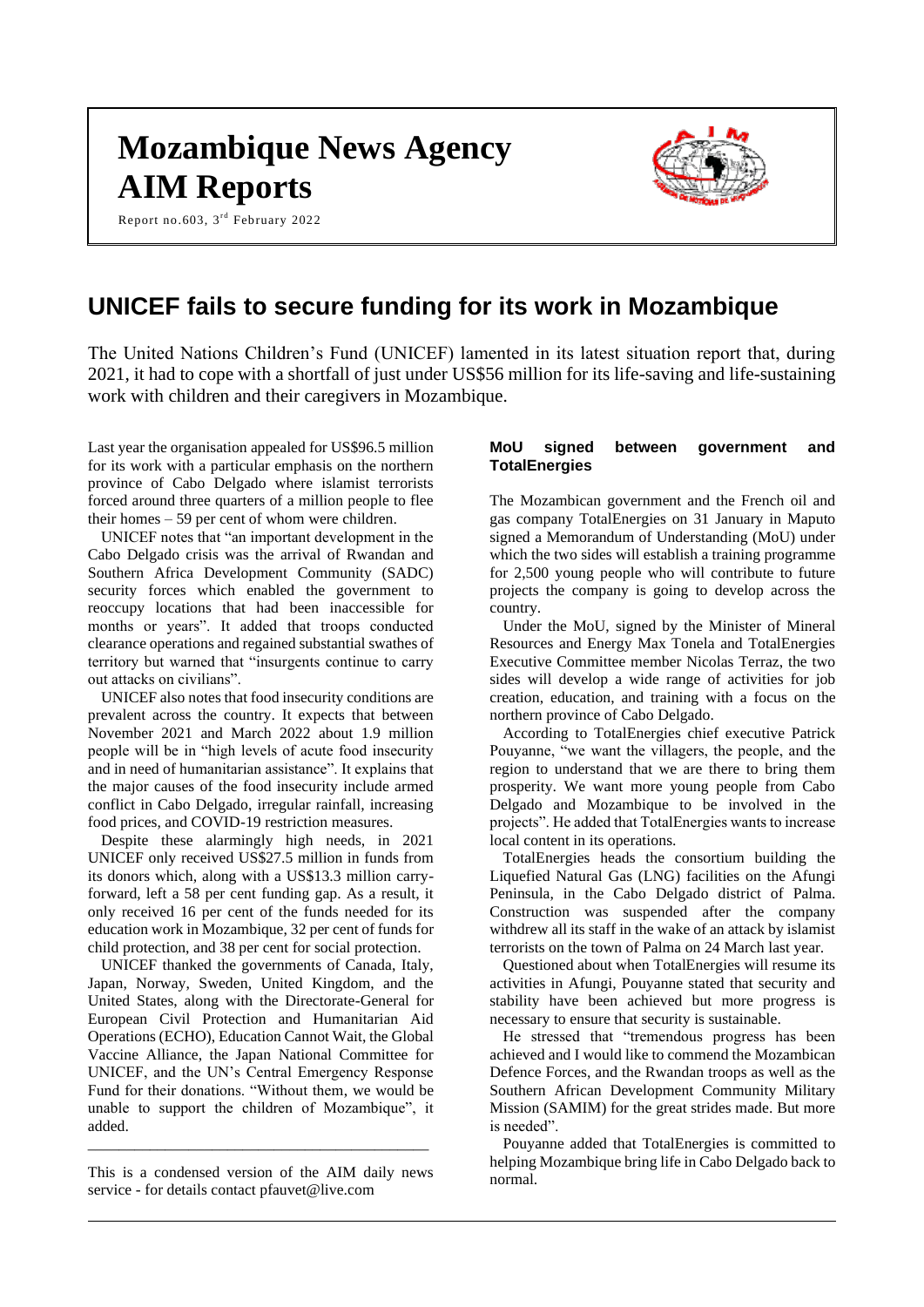#### **Twenty die as cyclone Ana hits Mozambique**

Twenty people have so far been confirmed dead and 196 injured following the passage of tropical cyclone Ana across northern and central Mozambique on 25 and 26 January. According to the government's relief agency, the National Disaster Management Institute (INGD), nine people died in Zambezia province, five in Tete, three in Manica, and three in Sofala,

In these four provinces, 5,136 houses were totally destroyed, 13,337 were damaged, and 5,000 were flooded. The INGD is sheltering 10,814 people in twenty accommodation centres.

INGD also report that 543 classrooms in 249 schools were damaged - affecting around 47,000 pupils. The tropical storm also damaged 23 water supply systems and 13 health units. About 1,048 kilometres of road were affected by the storm, 144 electricity pylons were brought down, and 37,930 hectares of farmland flooded.

Technical staff are assessing the necessary conditions for the return of the affected families. According to INGD spokesperson Paulo Tomas, "we believe that over the next few days the number of displaced people will reduce as a result of the work underway on the ground".

In a bid to ensure access and communications, the INGD and the National Roads Administration (ANE) are currently looking at installing metal bridges to replace collapsed concrete bridges.

# **Prime Minister stresses importance of adaptation to climate change**

Prime Minister Carlos Agostinho do Rosario has warned of the need to adapt to climate change as the country will remain vulnerable to extreme events such as the latest cyclone, Ana, which swept through much of the northern and central provinces on 25 and 26 January.

On 27 January the Prime Minister visited the northern province of Nampula to assess the damage caused by the cyclone and hold a meeting with the Emergency Operational Committee (COE).

The Prime Minister highlighted the need for an inclusive and integrated approach, as the threat of climate change has come to stay. He pointed out that "in 2019 and 2020, there were five to six cyclones whose frequency and severity push us to adopt an even more structured approach to prevent and adapt to climate change. We must build resilient infrastructures".

Prime Minister Rosario pointed out that "we are a country which only makes a tiny contribution to pollution, but we are one of the most affected by climate change. Some will say that we are holding out our hands for foreign aid, but what we have to do for prevention and adaptation is huge and no country can do it alone".

During the meeting of the Emergency Operational Committee, the secretary of state for Nampula province, Mety Gondola, said that Ana affected 24,775 people in the province, brought down 77 electricity pylons and destroyed or damaged 5,518 houses. Over 72 million meticais (US\$1.13 million) is needed for purchasing goods, shelter, water, and sanitation.

#### **Government to investigate infrastructure resilience**

The Mozambican government is to investigate the poor resilience of infrastructure following the damage caused by cyclone Ana which swept through the central and northern provinces on 24 and 25 January. In particular, roads and bridges, some of which were opened less than a month ago, were wrecked by the storm.

Speaking on 27 January in Tete province, Minister of Agriculture Celso Correia lamented that this is a recurrent problem of great concern to the government since millions of US dollars are spent every year on repairs to infrastructure.

The minister was speaking shortly after visiting the site where on 24 January vehicles in the motorcade of the Tete provincial governor Domingos Viola were dragged into the Revubue River, causing the death of Tete district administrator, Jose Maria Mandere.

Correia added that a survey of the main infrastructure devastated by Ana is underway which will uncover the root causes of the problem. "If irregularities are detected, we shall not hesitate to take appropriate measures," he said, adding that should the government conclude that the forces of nature exceed initial projections then climate change adaptation measures will alter to ensure the resilience of the bridges and other infrastructure.

The bridge over the Revubue River was only recently rehabilitated and is among the infrastructure which collapsed during the storm. This stranded dozens of residents of Moatize district because road traffic could no longer pass over the river between Tete city and Moatize.

# **President Nyusi calls for support for UN Security Council seat**

President Filipe Nyusi on 20 January requested diplomatic support for Mozambique's bid to become a non-permanent member of the United Nations Security Council.

The request was made in Maputo when President Nyusi received the credential from six ambassadors and one high commissioner: Francisco Branco of East Timor; Constant-Serge Bouda of Congo-Brazzaville; Fahad bin Abdullah Al-Issa of Saudi Arabia; Pham Hoang Kim of Vietnam; Choi Won Sok of South Korea; Walid Elmeligy of Egypt; and Wezi Moy of Malawi.

Speaking moments after the ceremony, Foreign Minister Veronica Macamo explained that President Nyusi had requested support for the Mozambican bid for a Security Council seat during the ceremonies. She added that the President had also expressed his government's willingness to develop and strengthen ties with the countries.

The UN Security Council is composed of 15 members, ten of which are non-permanent and elected for two-year terms. In June five of these positions are up for election with the successful candidates taking up the post on 1 January 2023.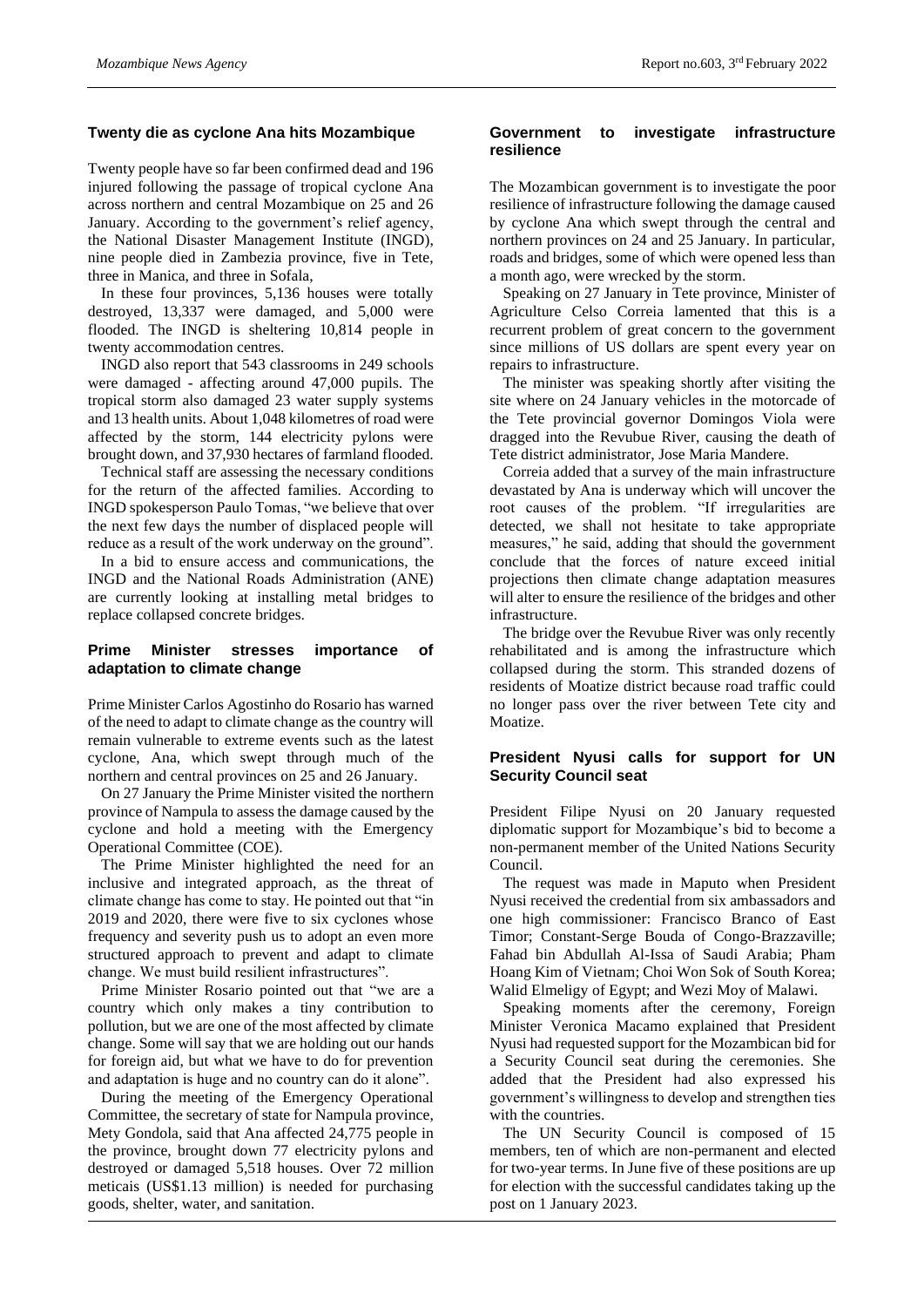#### **Government seeks review of terrorism laws**

President Filipe Nyusi on 1 February said that the government will later this year deliver a package of proposals to the country's parliament, the Assembly of the Republic (AR), as part of a review of the structural laws against terrorism and violent extremism.

Addressing the opening ceremony of the 2022 Judicial Year in Maputo, President Nyusi declared that the move is intended to ensure an effective response to the growing challenges and threats. Since the first attacks by islamist terrorists in October 2017, in the northern province of Cabo Delgado, the jihadists have murdered over 2,000 people. More than 800,000 people have been driven from their homes by the conflict.

President Nyusi pointed out that "over the last few years, important legal instruments have been passed to strengthen the fight against terrorism and related crimes, and the country enjoys the advantage of having a framework aligned with the core instruments of international law".

He added that the country is also adopting a package of urgent and all-inclusive measures which will dissuade criminal and terrorist groups operating in the north from luring youngsters into the illegal mining of mineral resources and looting communities' livelihoods, forcing them into poverty.

President Nyusi stressed that terrorism contributes to the destruction of social and economic infrastructures, and public and private assets, thus disrupting production levels. He highlighted that the judiciary has not been spared by the terrorists. "Whenever terrorists attack a district the courts are among the first targets", he said. "There are magistrates and court clerks who have had to seek refuge in neighbouring districts to escape the cruelty of the terrorists,"

President Nyusi urged the judiciary to continue the fight against crimes such as trafficking in drugs, people and weapons, illegal immigration, money laundering and corruption which may open the path to clandestine and seditious political organisations.

Speaking on behalf of the judiciary, the President of the Supreme Court, Adelino Muchanga, declared that since the 2017 outbreak of terrorism 306 individuals (Mozambicans, Tanzanians, and Iranians) have been tried in Cabo Delgado and Niassa courts for various offences, of whom 143 were sentenced to jail terms of between six and 40 years and the remaining 155 acquitted due to the lack of evidence.

# **Terrorists attack five villages**

Several villages in the northern province of Cabo Delgado came under renewed attack by islamist terrorists during the last week of January, according to a report in the newssheet "Mediafax" on 31 January.

The Nova Zambezia village in Macomia district was raided on 26 January and the next day Mitambo, in Meluco district, was attacked. At least one person was beheaded in Nova Zambezia and one in Mitambo.

The jihadists attacked Iba, also in Meluco, on 28 January. They killed at least six people, burnt down homes and looted property. The same group moved on to attack Muiaguide village, where they murdered at least eight people.

Survivors fled from Iba and Muiaguide and sought shelter in Macomia town. The head of the Iba administrative post was one of these displaced people and he told "Mediafax" he had counted 12 bodies.

Meanwhile, Mozambican and Rwandan forces are reported to have killed two terrorists whom they ambushed in the area of Nankidunga, about six kilometres from the Mocimboa da Praia district capital. One of the dead terrorists was identified as a Tanzanian citizen named Twahili Mwidini, who usually operated in Macomia. Two AK-47 assault rifles were recovered from the bodies.

In the neighbouring province of Niassa, the local police command has denied that the armed group that attacked a minibus in Maua district on 28 January had anything to do with the Cabo Delgado terrorists. They said the minibus was ambushed "by a group of criminals", who are now being pursued by the defence and security forces,

There were two masked attackers, one armed with an AK-47 and the other with a machete. They murdered the driver of the minibus and injured two of the passengers. They stole about 800,000 meticais (about US\$12,500) and various other possessions of the passengers.

#### **Leader of poaching ring sentenced to 30 years**

The Maputo Provincial Court, sitting in the southern city of Matola, has sentenced the leader of a gang of poachers, Admiro Chauque, to 30 years imprisonment, according to a press release from the National Administration of Conservation Areas (ANAC).

Chauque led a gang that operated in Magude and Massingir districts in Mozambique and the Kruger National Park in South Africa.

He was arrested on 3 May 2021, after an abortive attempt to poach rhinoceros. This was the second time he has been caught. In January 2020, he was questioned by the authorities when he sought medical help from a traditional healer for one of his fellow poachers who had been injured during a failed operation.

Chauque organised criminal activity which targeted rhinos with the intention of trafficking rhino horns to buyers in Asian countries such as Vietnam. He was found guilty of the crimes of poaching, possessing banned weapons, and criminal conspiracy.

In a second case, a poacher named Leonardo Bernadete Carlos was sentenced on 17 January to nine years and six months imprisonment. He was caught in July 2021 placing snares in the Maputo National Park. The court considered his offence to be even more serious because was accompanied by a 14 year old boy.

ANAC attributed these successes to its close work with other institutions, including the police and the Attorney-General's Office.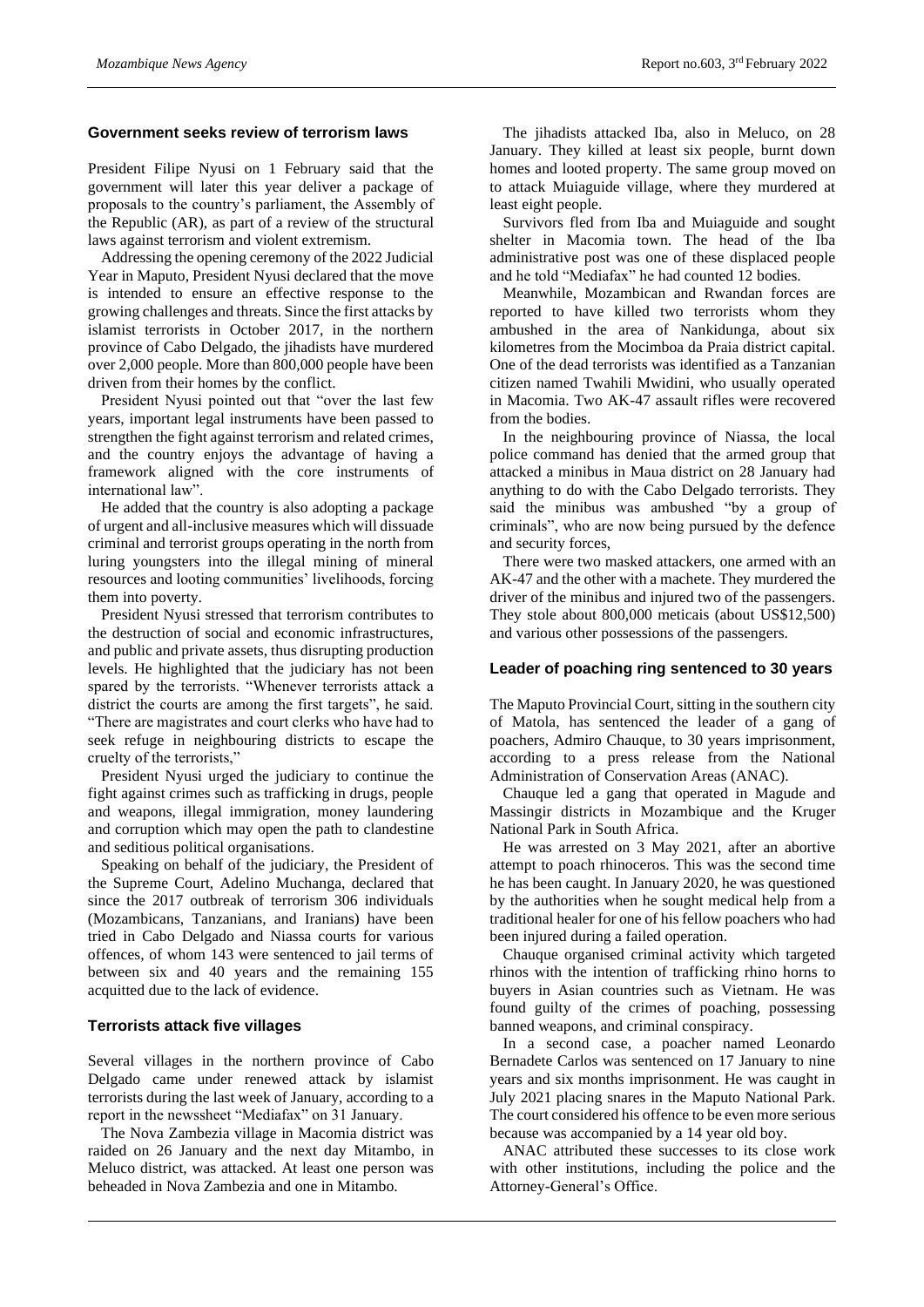#### **President Nyusi calls for inclusive education**

President Filipe Nyusi on 31 January formally opened the 2022 academic year and urged stakeholders to ensure an inclusive, patriotic, and quality education that leaves no one behind across the country.

President Nyusi was speaking in the locality of Chinonanquila, in the southern city of Matola, where he inaugurated a secondary school named after him. At the event, he said that "this day has a very special meaning because rather than just opening the academic year we are also receiving a brand new secondary school, funded by Mozal under the framework of their corporate social responsibility".

The President added that this is the largest secondary school built in Mozambique since independence in 1975. The new school, with 48 classrooms, an administrative complex, physics, chemistry and biology laboratories, a computer room, a library, and other facilities, will host nearly 5,000 pupils.

Maputo province now has 50 secondary schools which represents an eleven per cent growth compared with 2021.

President Nyusi noted that despite the great strides achieved since independence, recent data indicate that about 2.4 million children are out of school and nearly 40 per cent of the population cannot read and write. This illiteracy rate is particularly high among women. He added that "the reality becomes more complex when we take into account Mozambique's high rate of population growth, estimated at 2.8 per cent a year".

The Mozal aluminium smelter in Beluluane is by far the largest industrial operation in Mozambique and the second largest aluminium smelter in Africa.

# **Maputo Ring Road toll gates open as injunction overruled**

The four toll gates on the Maputo Ring Road opened on 1 February and began to collect the tolls from the users of the road, despite the injunction obtained in the previous week by the Centre for Development and Democracy (CDD), a civil society body which has been spearheading a campaign against the tolls.

The CDD injunction led the Administrative Tribunal (TA), which is the supreme audit authority in Mozambique, to suspend temporarily the government dispatch which fixes the tolls.

But on 31 January the government appealed successfully against the injunction. The government document, signed by Public Works Minister Joao Machatine and Finance Minister Adriano Maleiane, argued it was a matter of "public interest" that the tolls should be collected from the beginning of February.

The Tribunal agreed and allowed the government to press ahead with collecting the tolls, as an "exception" to the normal procedures followed when dealing with injunctions.

The government's critics on social media protested that the government did not define what it meant by

"public interest". But in the context of the dispute over the tolls, it is clear that the government believes the collection of tolls is crucial to avoid a sharp deterioration in the quality of the road.

The Ring Road was always intended as a toll road. Yet as sections were opened over the past four years, motorists paid nothing to use the road. Allowing this situation to continue risks allowing the road to fall into premature disrepair.

The toll gates are located at Costa do Sol, Zintava, Cumbeza and Matola-Gare. The toll at each gate is 40 meticais for light vehicles, minibuses, and motorcycles. The toll for vans and buses is 140 meticais, and for heavier vehicles, with three or four axles, it is 380 meticais. Heavy goods vehicles, with five or more axles, will pay 580 meticais every time they use the Ring Road.

Passenger transport vehicles enjoy a discount of 75 per cent. Thus, the toll for a bus is 35 rather than 140 meticais. The minibuses (known as "chapas") that provide much of Greater Maputo's passenger transport will pay ten meticais instead of 40.

Light vehicles using the Ring Road frequently will receive a discount. The discount for vehicles which make between 11 and 20 journeys along the road in a month is seven per cent, rising to 60 per cent for any light vehicle making more than 60 journeys in a month.

The current exchange rate is roughly 64 meticais for one US dollar.

#### **Japan donates waste management and cold chain equipment**

The Japanese government, through the United Nations Children's Fund (UNICEF), has donated waste management equipment to Mozambique along with cold chain apparatus for preserving Covid-19 vaccines.

The donated material was handed to the government on 28 January at a ceremony in Maputo attended by the National Director of Medical Assistance Luisa Panguene, Japanese ambassador Kimura Hajimi, and UNICEF representative Maria Fornara.

"The ten waste incinerators will be installed in every province except Maputo, which already has a system", said Panguene. She added that "Japan is supporting our country in the acquisition of three cold stores, through the Covax mechanism. They will arrive in February, to increase vaccine storage capacity in Maputo, Sofala, and Zambezia provinces".

Covax, the Covid-19 Vaccines Global Access initiative, was set up in 2020 by the World Health Organisation, Gavi vaccine alliance, and the Coalition for Epidemic Preparedness Innovations to accelerate the development and manufacturing of COVID-19 vaccines and guarantee fair and equitable access for all countries.

For his part, the Japanese ambassador explained that the equipment will improve systems for the conservation, handling, and transportation of medicines.

The grant is part of US\$39 million that the Japanese government has made available to developing countries suffering from the impact of Covid-19.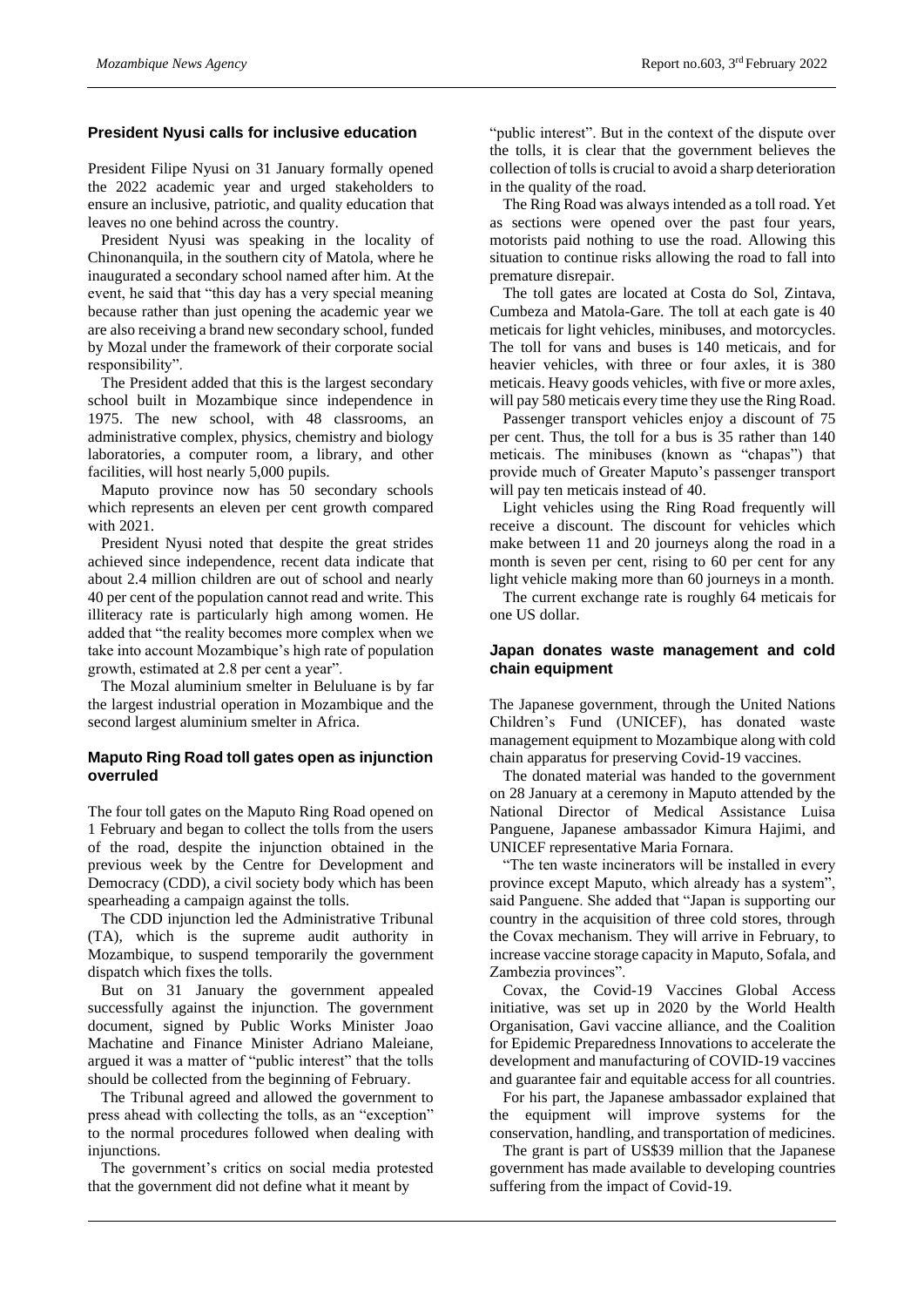#### **Bank of Mozambique maintains interest rates**

The Monetary Policy Committee of the Bank of Mozambique (CPMO), meeting in Maputo on 26 January, decided to leave the bank's main interest rate unchanged.

Thus, the Interbank Money Market Rate (MIMO), used by the central bank for its interventions on the interbank money market to regulate liquidity, remained at 13.25 per cent. The rate has held steady for a year, after it was raised by 300 percentage points in late January 2021.

According to a statement from the CPMO, this decision "is based on the slight improvement in the prospects for domestic inflation over the short and medium term, despite the worsening risks and uncertainties, notably those associated with fiscal pressure, with climate shocks, and with increased oil and food prices on the world market".

The domestic uncertainties, it continued, included "the extension and magnitude of the effects of Covid-19 on the economy", while on the international scene shadows were cast by "the worsening geopolitical tension in Europe".

Nonetheless, the prospects for Mozambican inflation have been revised downwards, and remain less than ten per cent a year. Annual inflation fell slightly from 6.8 per cent in November to 6.7 per cent in December. Food prices fell slightly, while the Mozambican currency, the metical, held its value.

The CPMO forecast an improvement in economic activity in 2022, arising from the government's relaxation of restrictive measures adopted to slow the spread of Covid-19, and from the start of the export of liquefied natural gas (LNG) from the Rovuma Basin, off the coast of the northern province of Cabo Delgado.

The floating LNG unit, operated by the Italian energy company ENI, and built in a South Korean shipyard, is now in position in the Rovuma Basin and should begin production by the second half of the year.

The return to economic growth, the CPMO warned, "will continue to require the deepening of structural reforms in the economy, seeking to strengthen institutions, improve the business environment, attract investment, and create jobs".

Recent macroeconomic prospects, the CPMO concluded, "are consistent with keeping the current level of the MIMO rate in the short term to maintain low and stable inflation which is the main objective of the Bank of Mozambique".

#### **MRG Metals hires consultants for corridor sands project**

The Australian based mining company MRG Metals on 27 January announced that it has hired consultants TZ Minerals International (TZMI) to undertake a market study for its heavy mineral Corridor Sands project in the southern Mozambican province of Gaza.

According to MRG Metals, TZMI has extensive

practical experience across global markets for titanium, zirconium, and titanium oxide pigments. The consultants will advise the company on the economic potential of the different product streams across its Mozambique heavy mineral sands portfolio.

The study will focus on the Corridor Sands project where MRG Metals in December released an updated mineral resource estimate for its Koko Massava deposit. The company considers this to be a "World Class" deposit with the potential to support the development of a mine with a lifetime of over fifty years. This deposit is rich in ilmenite, rutile, zircon, and titanomagnetite,

Ilmenite and rutile are used to make white pigments for paints, paper, and plastic. Titanium can be extracted from these ores and used to manufacture metallic parts where lightweight and high strength are needed. Zircon is used for abrasive and insulating purposes and monazite contains rare earth elements.

#### **Port of Maputo sets new cargo record**

The Port of Maputo on 26 January revealed that in 2021 it set a new record for handling cargo.

A press release from the Maputo Port Development Company (MPDC) said that in 2021 the port handled 22.2 million tonnes of cargo – an increase of 21 per cent in comparison with the 18.3 million tonnes handled in 2020. The previous record had been set in 2019 (before the onset of the Covid-19 pandemic) when the port handled 21 million tonnes.

"This growth", the MPDC release said, "is a result of the post-Covid recovery of the market, but also the efficient use of quays 7, 8 and 9, alongside the expansion of the iron terminal and a dedicated rail line".

Although work on the three quays, which includes dredging, will not be completed until April, "the port has already begun to harvest the fruit of this development of its infrastructure", said the MPDC Managing Director, Osorio Lucas.

"The rehabilitation and strengthening of the pavement of the quays has allowed more space for larger ships to dock", Lucas continued. "Together with the dredging of the approach channel in 2017 and other measures to improve the efficiency of maritime operations, the port has successively beaten all its handling records. It recorded a maximum of 145,545 tonnes of magnetite loaded onto a ship (at the Matola Coal Terminal), and a record of 140,000 tonnes of chromium ore loaded onto a ship".

The amounts of chrome and ferrochrome carried by rail showed a slight decline, of four per cent, in comparison with 2020. The ratio of rail to road transport of cargo fell from 25/75 per cent in 2020 to 21/79 per cent in 2021. However, "with the recent improvements and investment in the rail infrastructure inside the port, there is enormous potential for the growth of cargo carried by rail", said Lucas. Joint work between MPDC and the Mozambican and South African rail companies, CFM and TFR, "has opened the path for improving rail efficiencies", he added.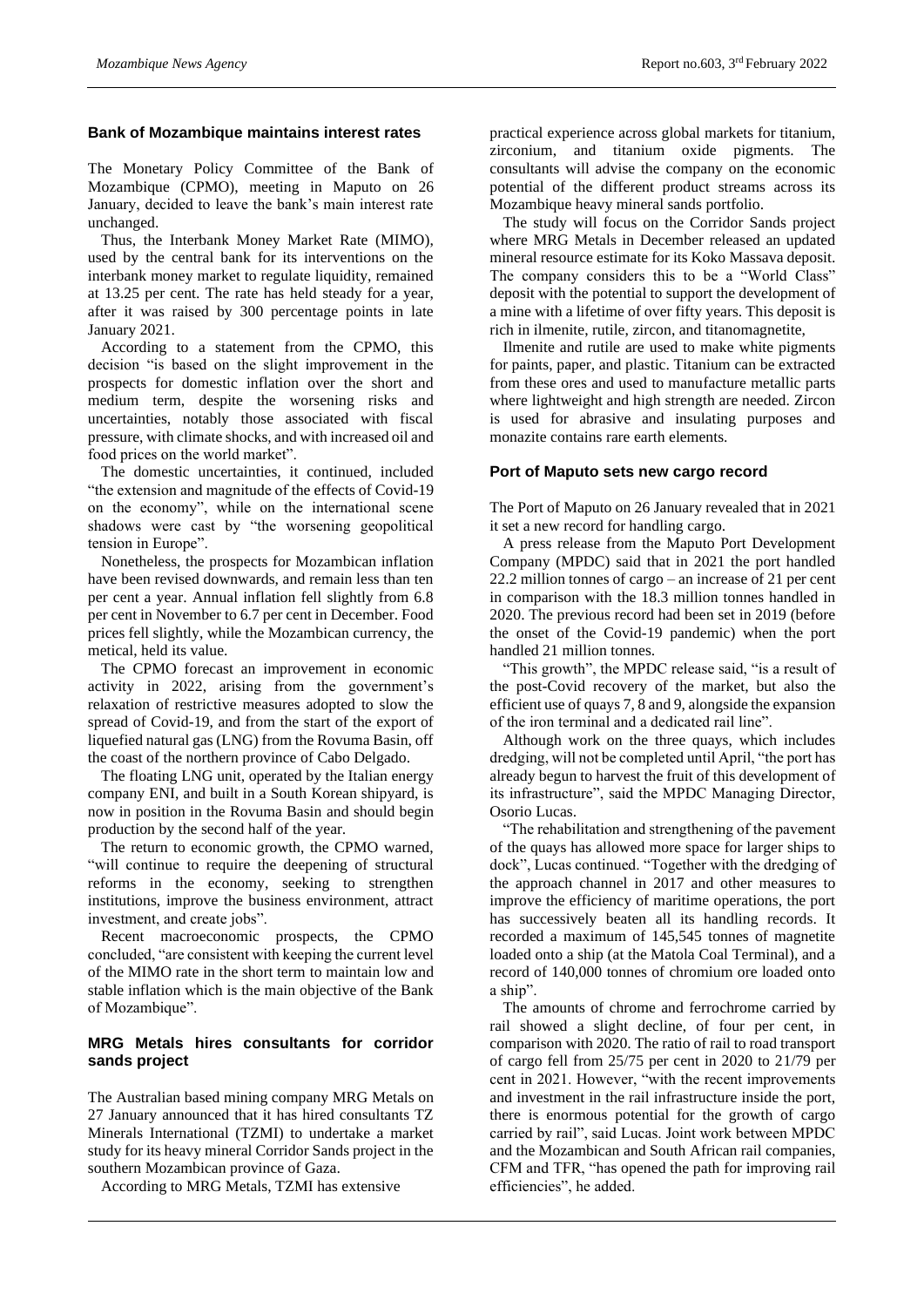# **Tirupati Graphite develops new graphite production process**

The British graphite production company Tirupati Graphite on 20 January revealed that it has developed a new floatation process to separate and purify graphite.

Tirupati explained in a note to investors that it has successfully held trials of its pilot-scale version of its Column Floatation System (CFS) which it describes as "a technological milestone which will significantly improve performance of the company's primary graphite and downstream speciality graphite production processes".

As a result, the company will install in its production plant in Madagascar its first commercial-scale CFS with a capacity of 1.5 metric tonnes per hour.

According to Tirupati, among the advantages this holds over conventional floatation cell technologies commonly used in the graphite processing industry are lowering power consumption by forty per cent during the floatation stage, cutting corrosion which lowers maintenance and production downtimes, and reducing the number of stages required to achieve the required graphite purity levels.

The new system will be incorporated into the company's Balama Central and Montepuez graphite projects in the northern Mozambican province of Cabo Delgado. The company is currently in the process of purchasing these projects from the Australian mining company Battery Minerals and neither are currently in production.

Tirupati's executive chair, Shishir Poddar, commented that the demand for global flake graphite continues to grow, driven by increased demand for electric vehicles and graphite-rich products such as flame retardants and thermal management technologies.

Mozambique is a major global source of graphite with the project of Syrah Resources, which is also located at Balama, having the capacity to produce 350,000 tonnes of graphite concentrate per year over its mine life of fifty years.

Meanwhile, Triton Minerals is developing its graphite project in Cabo Delgado with a planned production of 50,000 tonnes of concentrate per year.

Graphite is a form of carbon that is highly valued due to its properties as a conductor of electricity. It is used in batteries and fuel cells and is the basis for the "miracle material" graphene, which is the strongest material ever measured, with vast potential for use in the electronics industries.

#### **Pequenos Libombos reservoir over 80 per cent full**

The Greater Maputo Metropolitan Area will not face water shortages over the next five years, as the reservoir behind the Pequenos Libombos dam on the Umbeluzi River, in Maputo province, is over 80 per cent full, according to a report in the Maputo daily "Noticias" on 24 January.

The dam's managing director, Jaime Timba, explained that "the reservoir is now at over 80 per cent of its capacity. This enables us to say that we have enough water for a wide range of purposes including providing drinking water and water for irrigated agriculture for the next five years. Even if it does not rain or no water flows into the dam, there will be no concern throughout this time".

This follows a prolonged drought over the last seven years during which water storage dropped to its lowest recorded level of 13 per cent. This not only affected the water supply to greater Maputo but also halted energy production.

Timba noted that the dam is regularly blamed for any water supply crisis in Greater Maputo. However, he argued that the problem lies with the Umbeluzi Water Treatment Plant (ETA) which cannot treat the necessary quantities to supply the Greater Maputo Metropolitan Area. "When there is too much water, ETA cannot treat it all as the plant cannot deal with such large quantities. The other constraint is that when we increase discharges from the dam the water is expelled with too much sediment, causing clouding", he said.

Despite the recent rehabilitation of the Umbeluzi Water Treatment Plant, its capacity is not yet enough to guarantee the water supply of the rapidly growing population of the Greater Maputo area.

# **Floating hotel on way to Cabo Delgado**

A floating hotel, CSS Temis, is on its way to the northern Mozambican province of Cabo Delgado, where it will accommodate workers installing a floating liquefied natural gas platform above the Coral South gas field in the Rovuma Basin.

The FLNG platform arrived in Mozambican waters at the beginning of the year and is currently awaiting certification and licensing from the Mozambican authorities before it can be put into operation. Once that process is complete the platform needs to be secured to the seabed 6,500 feet below the surface with twenty mooring lines and then connected to the gas.

This installation will be carried out by the contractor TechnipFMC whose workforce will be stationed on accommodation support vessel CSS Temis under a contract signed with Singapore's offshore vessel provider Nortrans.

According to Nortrans, the contract provides for 400 client personnel to live onboard during the project period of up to 200 days from the beginning of February.

Currently, the vessel is in the port of Cape Town in South Africa.

The Coral South project is due to begin operating in the second half of this year with a production capacity of 3.4 million metric tonnes of LNG per year, all of which has been secured by British Petroleum (BP) through a long term contract.

The operator of Coral South is the Italian company ENI and the field holds an estimated 16 trillion cubic feet (TCFs) of gas.